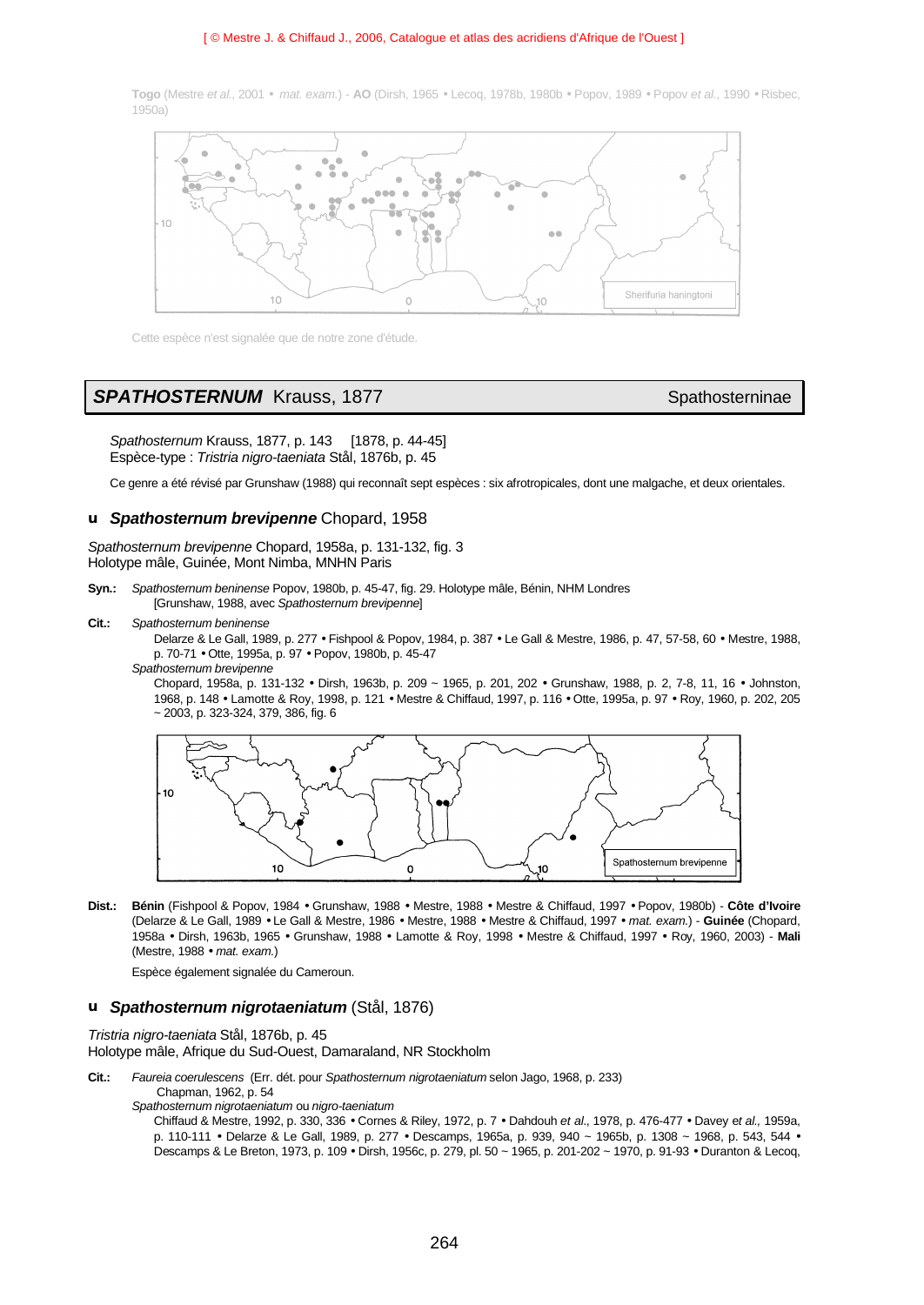1980, p. 151-164 • Fishpool & Popov, 1984, p. 329 • Golding, 1934a, p. 278-282, 292 ~ 1948, p. 556, 578-584 • Grunshaw, 1988, p. 1-6, 11, 18 • Jago, 1967b, p. 240, 260 ~ 1968, p. 232-233 • Johnston, 1956, p. 233 ~ 1968, p. 149 • Karny, 1915, p. 138 • Kirby, 1910, p. 400 • Krauss, 1877, p. 143 ~ 1878, p. 45 • Launois, 1978b, p. 90-91 • Lecoq, 1977, p. 4 ~ 1978a, p. 666 ~ 1978b, p. 245 ~ 1980a, p. 52 ~ 1980b, p. 539-540, 542 ~ 1984 • Medler, 1980, p. 42 • Mestre, 1988, p. 70-71 • Mestre & Chiffaud, 1997, p. 116 • Mestre *et al*., 2001, p. 311 • Otte, 1995a, p. 97 • Oyidi, 1975b, p. 97 ~ 1976, p. 90 ~ 1977 ~ 1978 • Phipps, 1971, p. 71-97 • Risbec, 1950a, p. 121 ~ 1950b, p. 364 • Roy, 1962, p. 110, 113, 120 ~ 1969a, p. 196-207, 209, 221-232 ~ 1970, p. 697



**Dist.: Bénin** (Mestre, 1988 • Mestre *et al*., 2001 • *mat. exam.*) - **Burkina Faso** (Dahdouh *et al*., 1978 • Duranton & Lecoq, 1980 • Lecoq, 1977, 1978a, 1980a, 1984 • Mestre, 1988 • Mestre & Chiffaud, 1997) - **Côte d'Ivoire** (Delarze & Le Gall, 1989 • Dirsh, 1965 • Mestre & Chiffaud, 1997) - **"French Sudan"** (Dirsh, 1965 • Golding, 1948 • Jago, 1968) - **Ghana** (Chapman, 1962 • Grunshaw, 1988 • Jago, 1967b, 1968 • Mestre, 1988 • Mestre & Chiffaud, 1997) - **Guinée** (Dirsh, 1965, 1970 • Jago, 1968 • Karny, 1915 • Mestre & Chiffaud, 1997) - **Mali** (Davey *et al*., 1959a • Descamps, 1965a,b • Grunshaw, 1988 • Jago, 1968 • Mestre, 1988 • Mestre & Chiffaud, 1997 • Risbec, 1950b) - **Niger** (Chiffaud & Mestre, 1992 • Fishpool & Popov, 1984 • Grunshaw, 1988 • Mestre, 1988 • Mestre & Chiffaud, 1997 • *mat. exam.*) - **Nigeria** (Cornes & Riley, 1972 • Dirsh, 1965, 1970 • Golding, 1934a, 1948 • Grunshaw, 1988 • Jago, 1968 • Medler, 1980 • Mestre, 1988 • Mestre & Chiffaud, 1997 • Oyidi, 1975b, 1976, 1977, 1978 • Phipps, 1971) - **Sénégal** (Descamps & Le Breton, 1973 • Dirsh, 1965, 1970 • Golding, 1948 • Jago, 1968 • Krauss, 1877, 1878 • Mestre, 1988 • Mestre & Chiffaud, 1997 • Phipps, 1971 • Roy, 1962, 1969a, 1970) - **Tchad** (Descamps, 1968 • Mestre, 1988 • Mestre & Chiffaud, 1997) - **Togo** (Fishpool & Popov, 1984 • Mestre & Chiffaud, 1997 • Mestre *et al*., 2001 • *mat. exam.*) - **AO** (Dirsh, 1970 • Jago, 1968 • Launois, 1978b • Lecoq, 1978b, 1980b • Risbec, 1950a,b)

Cette espèce, beaucoup moins commune dans notre zone que *S. pygmaeum*, est citée jusqu'à l'Afrique du sud et, vers l'est, de la bordure arabique de la mer Rouge (Sud-Ouest de l'Arabie Saoudite et Yémen).

#### **u** *Spathosternum pygmaeum* Karsch, 1893

## *Spathosternum pygmaeum* Karsch, 1893, p. 110

Syntype(s) mâle(s), Togo, Bismarckburg, MNHU Berlin (DORSA : holotype mâle)

**Syn.:** *Spathosternum pygmaeum rammei* Roy, 1962, p. 120-122, pl 2. Holotype femelle, Bénin, MNHN Paris [Dirsh, 1970, p. 93, avec *Spathosternum pygmaeum*] *Spathosternum brevicorne* Uvarov, 1953b, p. 64-66, fig. 63-68.Holotype mâle, Ouganda, NHM Londres

[Grunshaw, 1988, p. 14, avec *Spathosternum pygmaeum*]

**Cit.:** *Spathosternum brevicorne*

Davey *et al*., 1959a, p. 110 • Dirsh, 1965, p. 201, 202 • Otte, 1995a, p. 97 *Spathosternum pygmaeum*

Baccetti, 2004, p. 27 • Chapman, 1961, p. 265-266, 269 ~ 1962, p. 11, 36-37, 61 • Chiffaud & Mestre, 1992, p. 330, 336 • Chopard, 1958a, p. 130 • Cornes & Riley, 1972, p. 7 • Couturier *et al.*, 1984, p. 153-182 • Dahdouh *et al*., 1978, p. 476-477 • Davey *et al*., 1959a, p. 111 • Delarze & Jungclaus-Delarze, 1987 • Descamps, 1953, p. 605 ~ 1968, p. 543, 544 • Descamps & Le Breton, 1973 • Dirsh, 1963b, p. 209 ~ 1964, p. 53 ~ 1965, p. 201, 202 ~ 1970, p. 93-95 • Fishpool & Popov, 1984, p. 329 • Gillon, 1971, p. 419-471 ~ 1974a, p. 133 ~ 1974b, p. 461-462, 520-521, 526 • Golding, 1946, p. 11, 34 ~ 1948, p. 556, 578-584 • Grunshaw, 1988, p. 2, 14-20 • Jago, 1967b, p. 240, 260 ~ 1968, 233-234 • Johnsen, 1981a, p. 83 ~ 1981b, p. 152 • Johnston, 1956, p. 234 ~ 1968, p. 149 • Karsch, 1893, p. 110 • Kirby, 1910, p. 400 • Launois-Luong & Lecoq, 1989, p.24 • Lecoq, 1977, p. 4 ~ 1978b, p. 243, 245 • Le Gall & Mestre, 1986, p. 47, 60 • Medler, 1980, p. 42 • Mestre, 1988, p. 68-69 • Mestre & Chiffaud, 1997, p. 116 • Mestre *et al*., 2001, p. 312 • Nzekwu, 1990, p. 153-157 • Otte, 1995a, p. 97 • Oyidi, 1976, p. 90 ~ 1977 ~ 1978 • Phipps, 1962, p. 13-21 ~ 1970, p. 322-323 ~ 1971 • Roy, 1962, p. 110, 114, 120-122 ~ 1964b, p. 1180 ~ 1965, 1967, 1969 ~ 2003, p. 323, 379, 386